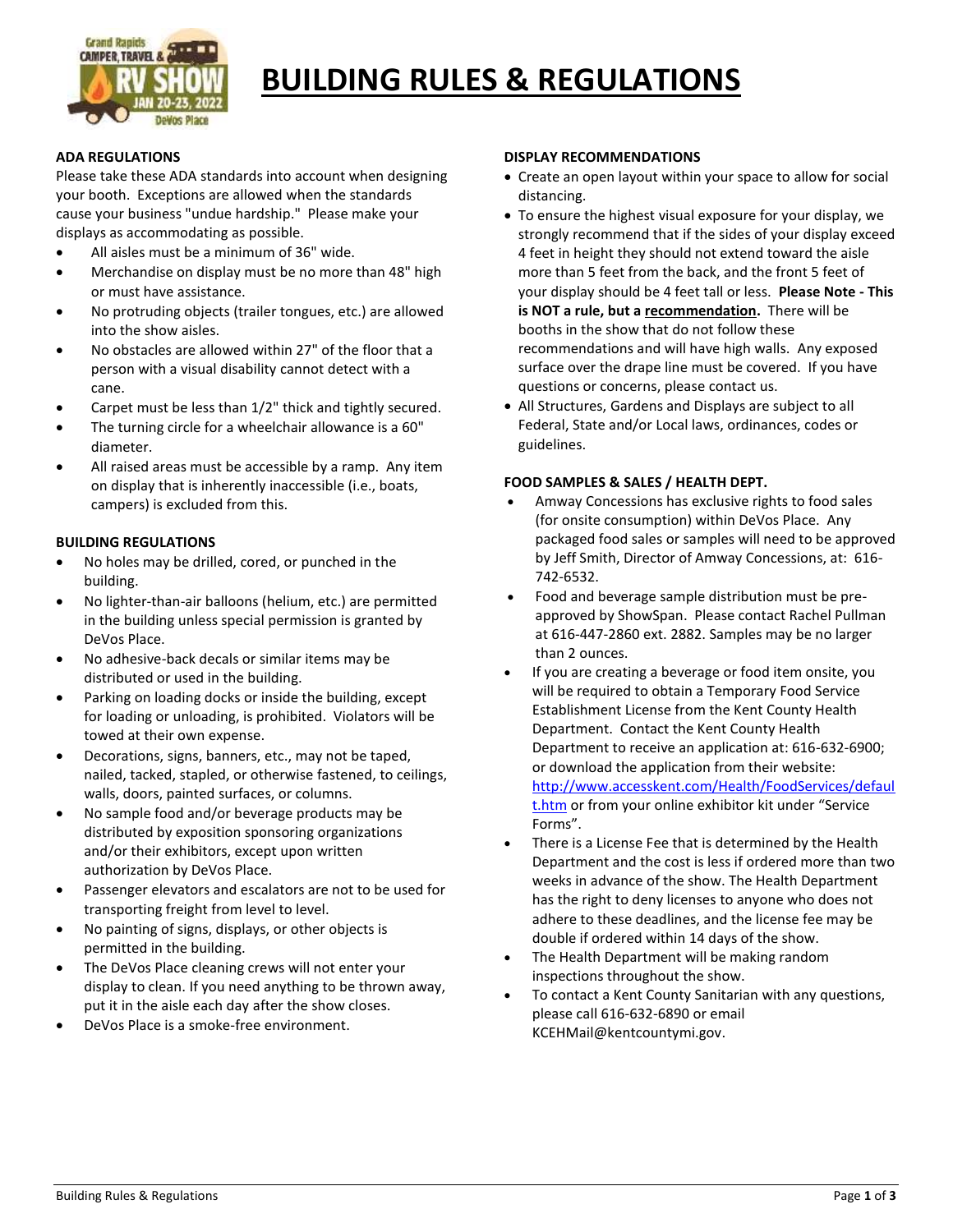

# **BUILDING RULES & REGULATIONS**

# **FUEL RESTRICTIONS**

- Fuel in gasoline and diesel powered equipment is "limited to not more than the lesser of ¼ tank or 5 gallons of fuel per vehicle when entering the building." All tanks will be subject to inspection by the Fire Department.
- When it is necessary to drain the excess fuel from the tank, the draining operation shall take place outside of the building.
- The fill cap shall be of a lock type or the cap shall be securely taped with a material that is not soluble in a petroleum fuel.
- The grounding cable shall be disconnected from the battery terminal. The grounding cable and exposed battery terminal shall be completely covered with tape to be electrically insulated.

#### **MUSIC LICENSING**

We remind you that by signing your contract you have agreed to indemnify and hold ShowSpan, Inc. harmless for all licensing and enforcement fees for recorded or live music played by you. ShowSpan, Inc. will take no responsibility for licensing fees that you may owe or charges that may result from your failure to obtain licenses from such licensing organizations as the American Society of Composers, Authors & Publishers (ASCAP) or Broadcast Music, Incorporated (BMI).

# **SECURITY**

Each exhibitor must take responsibility for the security of all items in their display.

- We will maintain strict building security from the close of the show, until the show opens to the public the following day.
- The building will be open for exhibitors, **with a credential one (2) hours before the show opens** to the public.
- If you require early admittance (more than one hour prior to the Show opening), please coordinate with the Show Office the night before so you are not denied entrance by building security.
- Neither ShowSpan Incorporated, nor DeVos Place can guarantee full protection. Reasonable effort is made by each organization to guard against theft, damage, and other undesirable occurrences, but the ultimate burden falls on the exhibitor.